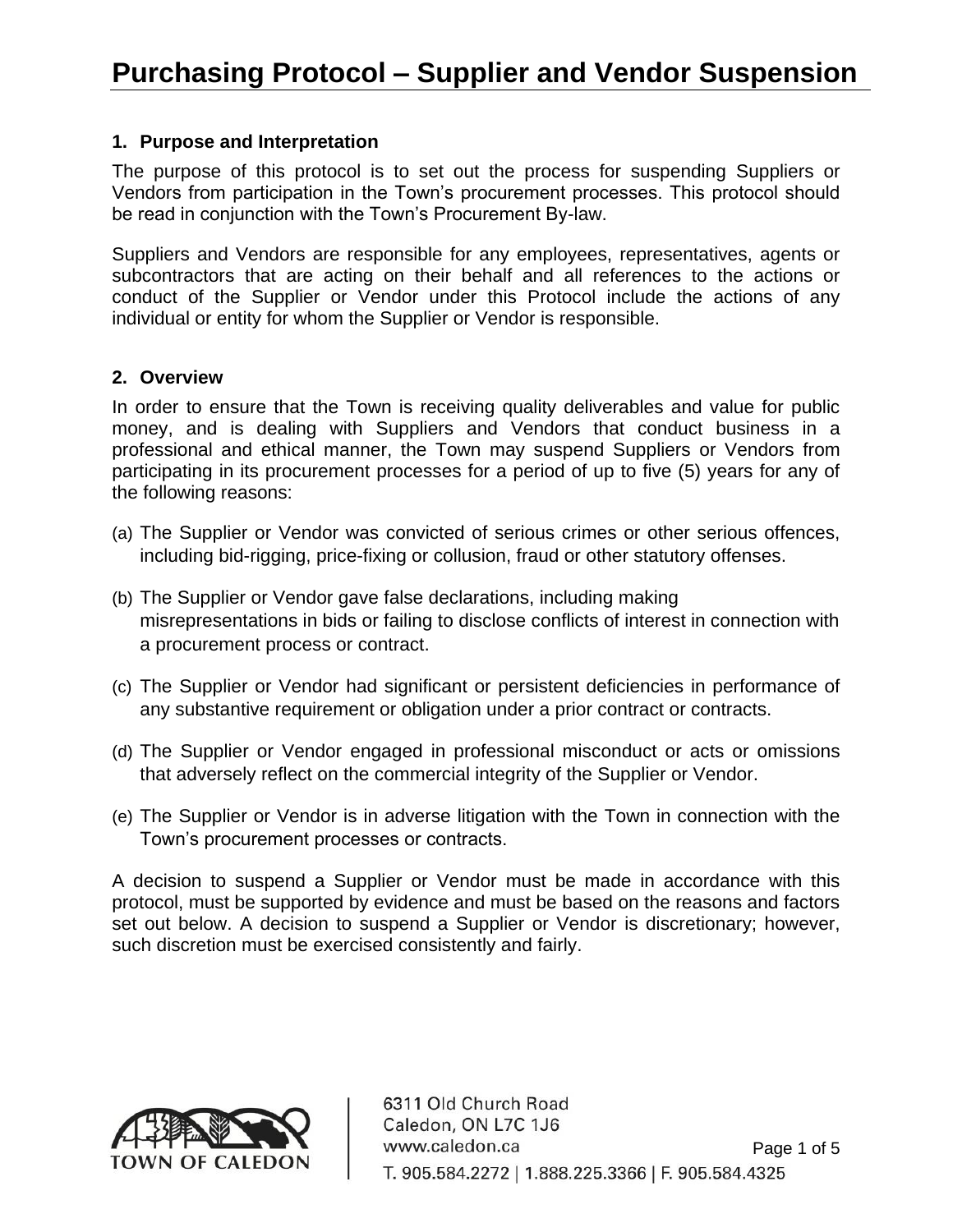## **3. Reasons for Suspension**

#### **(a) Crimes or Offences**

If a Supplier or Vendor is convicted of serious crimes or other serious offences, including bid-rigging, price-fixing or collusion, fraud or other statutory offenses, the Supplier or Vendor should be suspended for the maximum suspension period.

#### **(b) False Declarations**

If a Supplier or Vendor includes false or misleading information in its bids the Town may suspend that Supplier or Vendor from participating in future procurement processes.

If a Supplier or Vendor fails to disclose a conflict of interest in connection with a procurement process or during the performance of a contract with the Town, and the Town subsequently discovers that such a conflict of interest exists, the Town may suspend that Supplier or Vendor from participating in future procurement processes.

The following non-exclusive factors should weigh in favour of suspension:

- The Supplier or Vendor knowingly made misrepresentations or failed to disclose a conflict of interest.
- The misrepresentation or undisclosed conflict of interest resulted in the Supplier or Vendor having an unfair advantage or otherwise compromised the integrity of the Town's procurement process.

## **(c) Poor Performance**

If a Supplier or Vendor performs inadequately under a contract with the Town, the Town may consider suspending that Supplier or Vendor in any of the following circumstances:

- The deficiencies in performance were significant or persistent.
- The contract was terminated for performance issues prior to expiry.
- There were unrectified performance issues on a contract that resulted in extra costs to the Town.
- **The deliverables provided were defective or deficient, and either were not replaced** or repaired, or required multiple repairs.
- **•** The Town brought a litigation proceeding against the Supplier or Vendor in connection with performance or non-performance of the Supplier or Vendor 's contractual obligations.

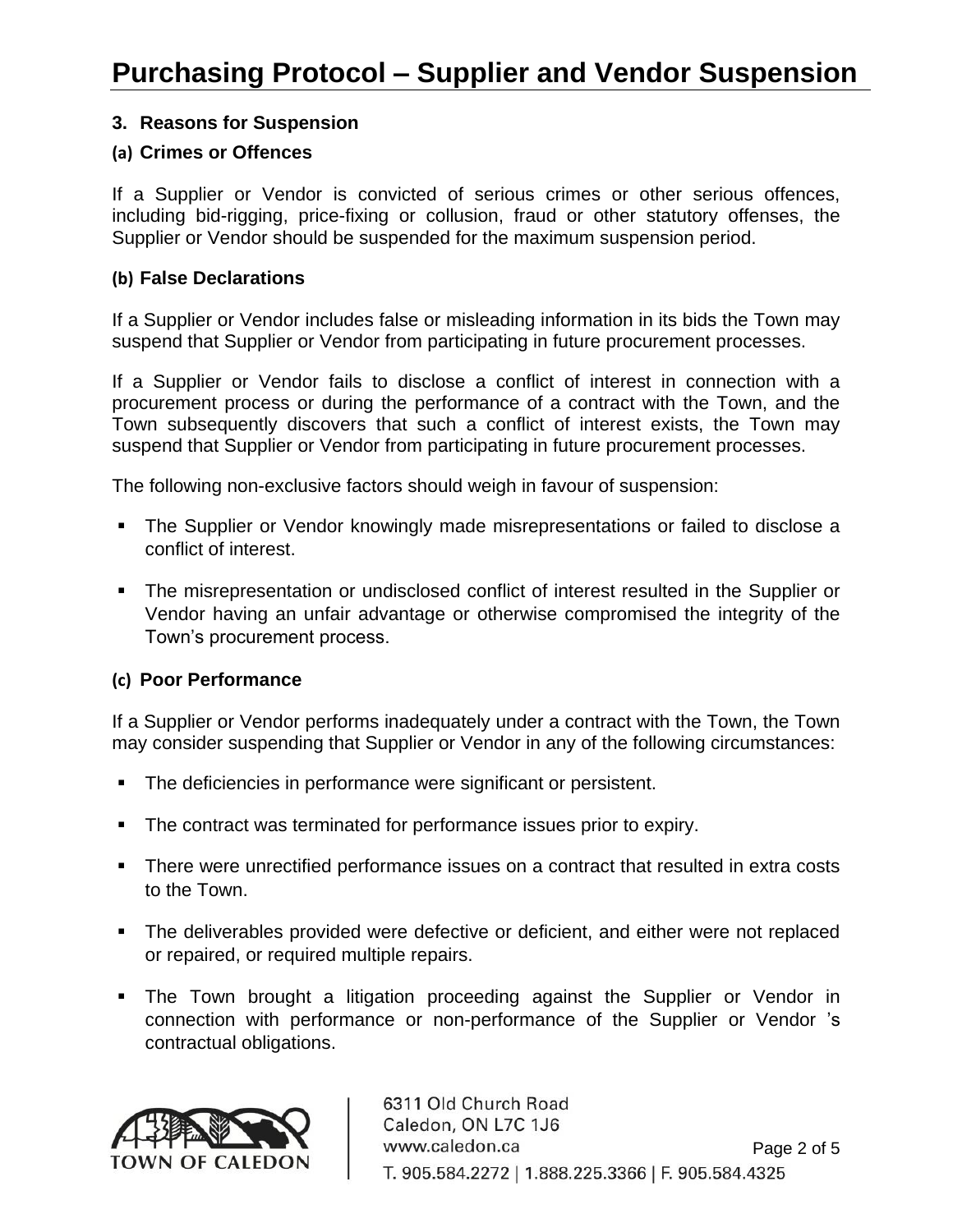## **Purchasing Protocol – Supplier and Vendor Suspension**

■ The suspension of the Supplier or Vendor has been recommended in accordance with the Town's Supplier or Vendor Performance Evaluation Protocol or Vendor Code of Conduct.

## **(d) Professional Misconduct or Lack of Commercial Integrity**

Town may suspend a Supplier or Vendor for professional misconduct or acts or omissions that adversely reflect on the commercial integrity of the Supplier or Vendor. Such conduct includes, but is not limited to:

- unethical bidding practices, such as inappropriate offers of gifts to the Town's officials, officers, employees or agents and inappropriate in-process lobbying or prohibited communications during a procurement process;
- failing to perform contracts in a professional and competent manner in accordance with the duty of honest performance and all applicable laws, including safety and labour codes;
- conduct that is prohibited under the Town's Vendor Code of Conduct: and
- **E** a history of litigious conduct or bringing frivolous or vexatious claims in connection with the Town's procurement processes or contracts.

#### **(e) Adverse Litigation**

The Town may suspend a Supplier or Vendor and any affiliate companies, common shareholders or subcontractors that engages in adverse litigation or potential adverse litigation against the Town. The suspension of a Supplier or Vendor in connection with litigation proceedings will be considered on the basis of valid commercial or business reasons, where the litigation relates to a procurement process or contract. In evaluating whether a litigious Supplier or Vendor should be suspended, the Town may consider:

- Whether the Supplier or Vendor 's litigation with the Town call into question the Supplier or Vendor 's ability to provide work or services to the Town under future contracts; and
- **EXT** If there is a history of litigious conduct with the Supplier or Vendor and that has resulted in increased costs to the Town.

## **4. Process for Suspension**

- (a) Any decision to suspend a Supplier or Vendor must be supported by a written Suspension Recommendation Report that contains all details connected with the analysis of factors set out above.
- (b) The Suspension Recommendation Report must also include the recommended



6311 Old Church Road Caledon, ON L7C 1J6 www.caledon.ca Page 3 of 5 T. 905.584.2272 | 1.888.225.3366 | F. 905.584.4325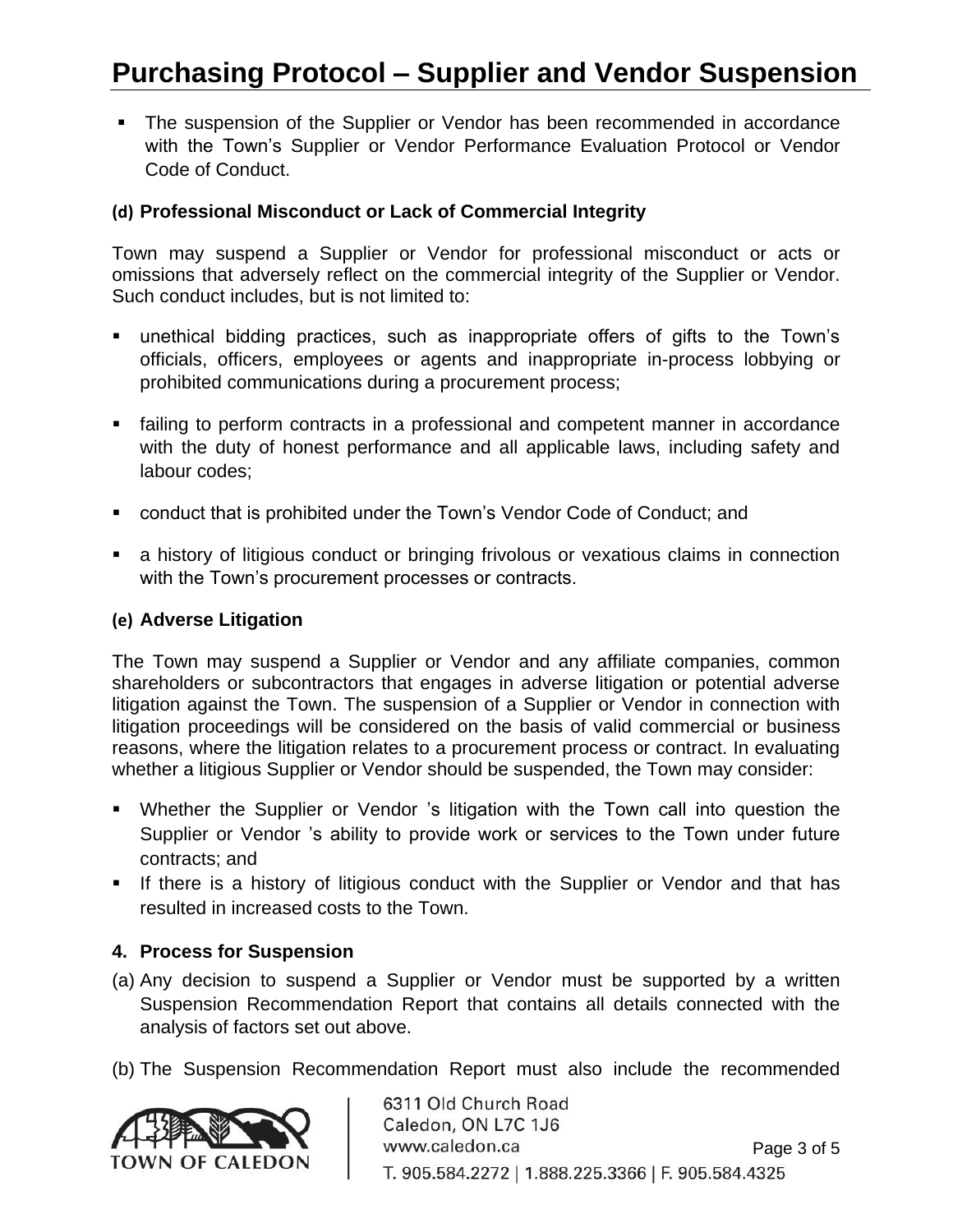## **Purchasing Protocol – Supplier and Vendor Suspension**

length of the suspension. The maximum suspension period is five (5) years.

- (c) The length of the suspension period should be proportional to the reasons for the suspension and the full five-year suspension should only be applied in the most serious of cases. A suspension can be either a blanket suspension for all procurement processes or a suspension limited to procurement processes for specific deliverables. The Suspension Recommendation Report must clearly set out the scope of the suspension.
- (d) All decisions to suspend a Supplier or Vendor must be approved by the Procurement Review Committee ("PRC"). The PRC is established in accordance with the Procurement By-law.
- (e) If the Suspension Recommendation Report is approved, a notification must be provided to the Supplier or Vendor in question informing that Supplier or Vendor that it is suspended from participation in the Town's procurement processes for the prescribed time period. The notification letter must contain:
	- **•** full details as to the reasons for the suspension, including copies of any documents or correspondence to support such a suspension;
	- the length of the suspension period and the scope, if applicable; and
	- the Supplier or Vendor 's right to re-apply for eligibility within the prescribed time period and the process for requesting such a reinstatement.

## **5. Review of Suspension**

- (a) A suspended Supplier or Vendor may apply for reinstatement upon the completion of half of the original suspension period. For example, if the original suspension period was two years, the Supplier or Vendor may apply for reinstatement after one year. In order to be re-eligible for participation in the Town's procurement processes, the Supplier or Vendor must submit a written case for reinstatement, including supporting documentation if necessary, that provides reasons why the original reason for the suspension would no longer prove a risk for the Town.
- (b) Applications for reinstatement are to be reviewed by the PRC. If the PRC determines that allowing the Supplier or Vendor the opportunity to participate in the Town's procurement processes would no longer expose the Town to risk, then the application for reinstatement may be approved.
- (c) The Supplier or Vendor must be notified, in writing, of the final decision for reinstatement made by the PRC.